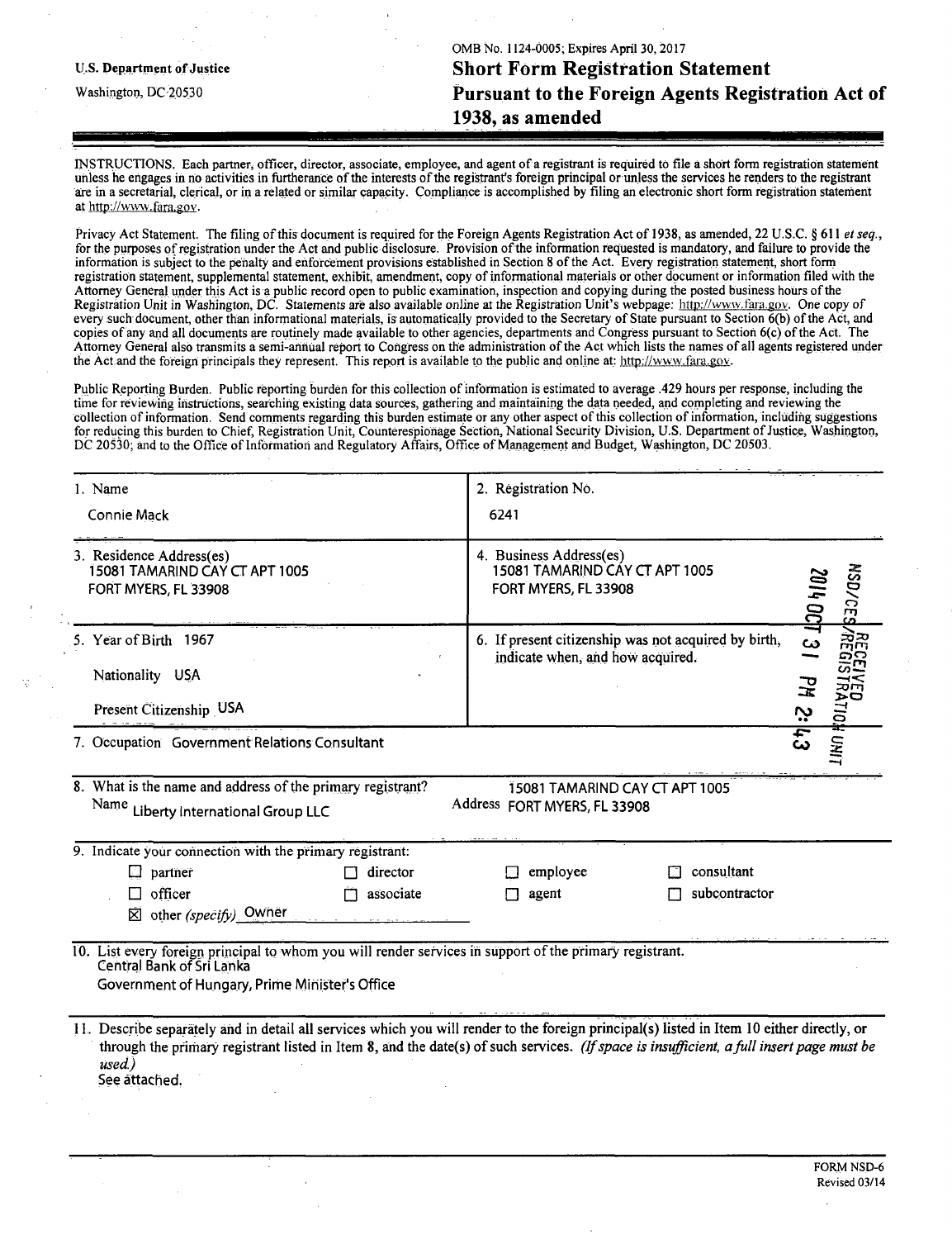|      |                                                                       | 12. Do any of the above described services include political activity as defined in Section 1(o) of the Act and in the footnote below?                                                                                                                                                                                                                                                                                     |                                             |                                                                 |
|------|-----------------------------------------------------------------------|----------------------------------------------------------------------------------------------------------------------------------------------------------------------------------------------------------------------------------------------------------------------------------------------------------------------------------------------------------------------------------------------------------------------------|---------------------------------------------|-----------------------------------------------------------------|
|      | $Yes \boxtimes$<br>No $\Box$                                          |                                                                                                                                                                                                                                                                                                                                                                                                                            |                                             |                                                                 |
|      | If yes, describe separately and in detail such political activity.    |                                                                                                                                                                                                                                                                                                                                                                                                                            |                                             |                                                                 |
|      |                                                                       | For both foreign principals, political activities will involve the preparation and dissemination of fact papers, op-eds, and other<br>informational materials; and meetings, e-mails, and phone calls with policy makers, business leaders, and opinion leaders.                                                                                                                                                           |                                             |                                                                 |
|      | 13. The services described in Items 11 and 12 are to be rendered on a |                                                                                                                                                                                                                                                                                                                                                                                                                            |                                             |                                                                 |
| □    | full time basis                                                       | $\Box$ part time basis                                                                                                                                                                                                                                                                                                                                                                                                     |                                             | $\boxtimes$ special basis                                       |
|      |                                                                       | 14. What compensation or thing of value have you received to date or will you receive for the above services?                                                                                                                                                                                                                                                                                                              |                                             |                                                                 |
|      |                                                                       |                                                                                                                                                                                                                                                                                                                                                                                                                            | $\Box$ Commission at $\qquad$ % of $\qquad$ |                                                                 |
|      |                                                                       |                                                                                                                                                                                                                                                                                                                                                                                                                            |                                             |                                                                 |
|      |                                                                       | □ Salary: Not based solely on services rendered to the foreign principal(s).<br>$\boxtimes$ Fee: Amount \$ \$63,300/mo for Sri Lanka □ Other thing                                                                                                                                                                                                                                                                         | Other thing of value                        |                                                                 |
|      |                                                                       |                                                                                                                                                                                                                                                                                                                                                                                                                            |                                             |                                                                 |
|      | candidates for any political office?<br>Yes $\square$                 | 15. During the period beginning 60 days prior to the date of your obligation to register to the time of filing this statement, did you<br>make any contributions of money or other things of value from your own funds or possessions and on your own behalf in<br>connection with any election to political office or in connection with any primary election, convention, or caucus held to select<br>$No \n  \boxtimes$ |                                             |                                                                 |
|      | If yes, furnish the following information:                            |                                                                                                                                                                                                                                                                                                                                                                                                                            |                                             |                                                                 |
| Date | Amount or Thing of Value                                              | Political Organization or Candidate                                                                                                                                                                                                                                                                                                                                                                                        |                                             | Location of Event                                               |
|      |                                                                       |                                                                                                                                                                                                                                                                                                                                                                                                                            |                                             | <b>MSD/CES</b><br>2014 0CT 31<br><b>PM 2:43</b><br>ED<br>RATIOI |
|      |                                                                       | <b>EXECUTION</b>                                                                                                                                                                                                                                                                                                                                                                                                           |                                             | NOW!                                                            |

*az.*  In accordance with 28 U.S.C. § 1746, the undersigned swears or affirms under penalty of perjury that he/she has read the information set forth in this registration statement and that he/she is familiar with the contents thereof and that such contents are in their entirety true and accurate to the best of his/her knowledge and belief.

| October 31, 2014 |  |  |
|------------------|--|--|
|------------------|--|--|

 $\mathbb{R}^{2d}$ 

 $\bar{z}$ 

*(Date of signature) (Signature)* 

| October 31, 2014 | /s/ Connie Mack | eSigned |
|------------------|-----------------|---------|
|------------------|-----------------|---------|

Footnote: "Political activity," as defined in Section 1(o) of the Act, means any activity which the person engaging in believes will, or that the person intends to, in any way influence any agency or official of the Govern party.

i,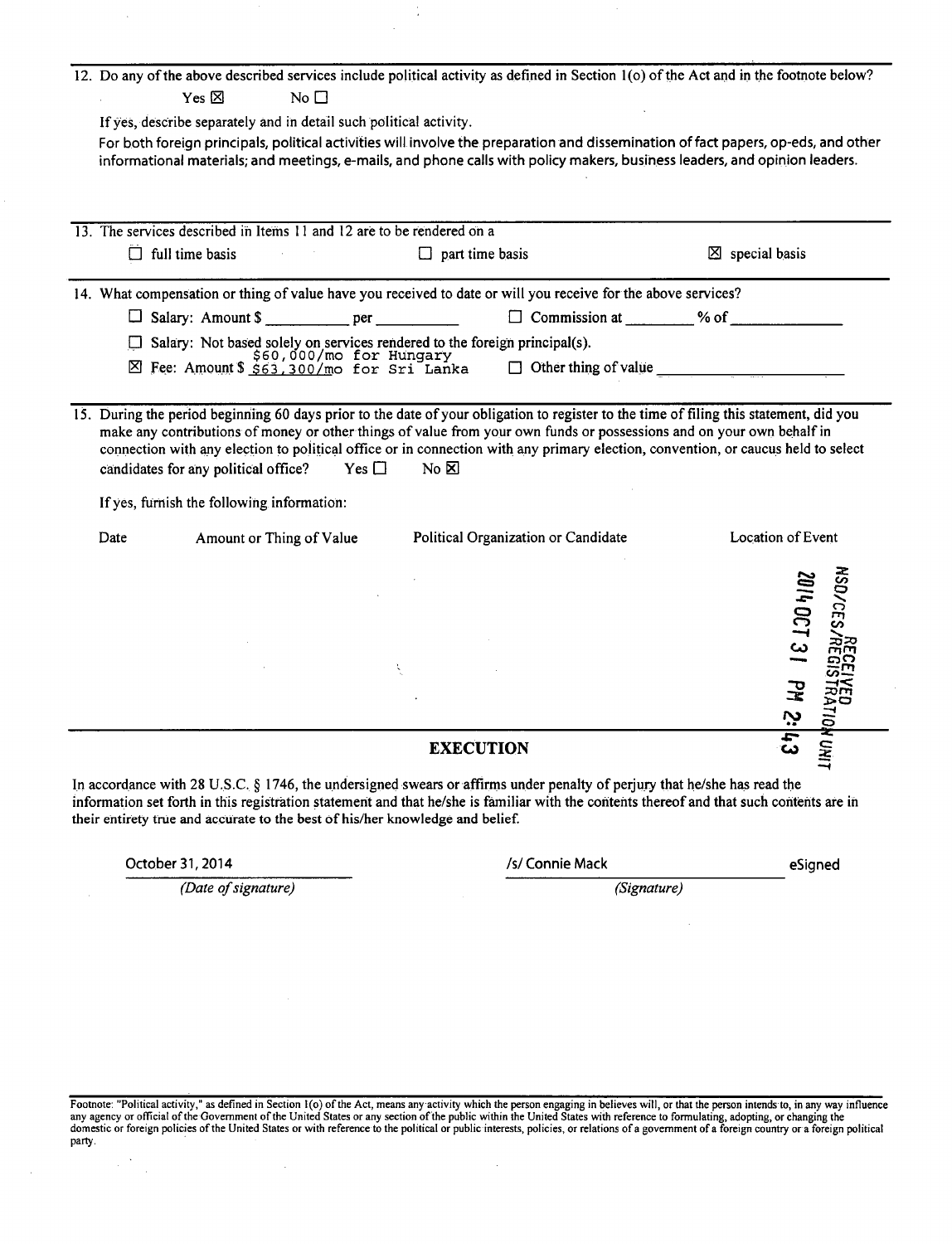For the Central Bank of Sri Lanka, I will be involved in the research and writing of fact papers, op-eds, and other informational materials; identifying U.S. Government officials, U.S. business leaders, and opinion leaders; arranging meetings.

For the Government of Hungary, I will provide strategic consulting, communications, and public relations assistance and networking as fully described in Annex 1 to the contract it has with the Government of Hungary. (See attached).

> **O —I CO HSD/CES. FRATION UNIT CO** *cz*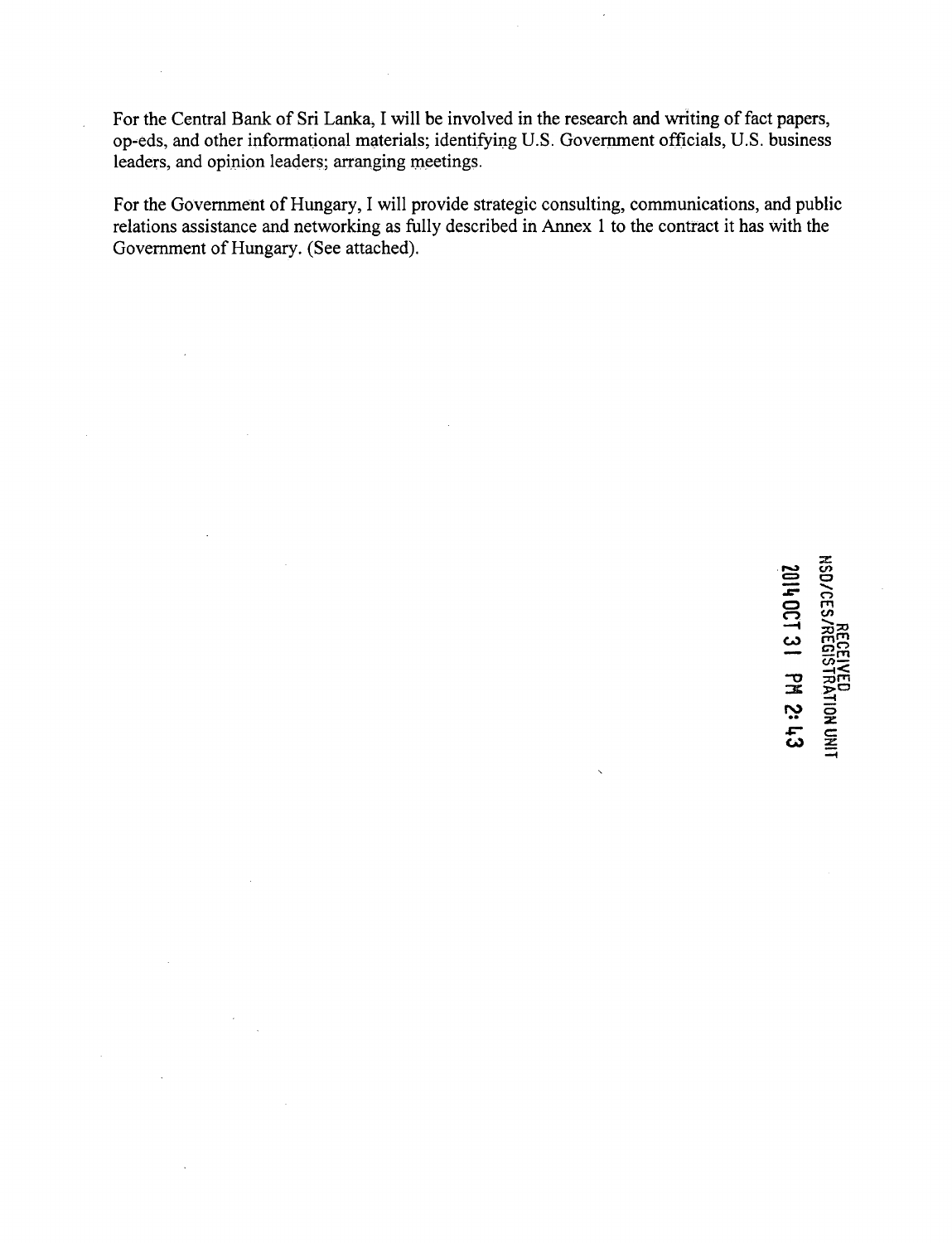# **ANNEX 1.**

### Description of tasks

The primary aim of the contract is the articulation of political messages, consequent to decisions made by the Government of Hungary, to the US administration, the Congress, the media and other actors and organizations that can have an influence on political decision making.

Further aims of the contract are the representation of Hungarian political, economic and cultural values and interests; facilitation of the implementation of interests and carrying out lobbying activities in the United States and, in connection with these, providing consulting to the Government of Hungary in the fields of foreign policy, economics and finance and communication.

#### **1. Strategic consultancy**

- Creating a map of significant and available decision makers for Hungary and keeping the database up to date;
- Identifying entrance gates (governmental and non-governmental organizations and individuals) of decision making processes relevant to Hungary's interests; creating and maintaining a database with the addition of suggested methods and techniques of influencing decision making;
- Identification of specific US government and national priorities, important issues; tracking these issues and creating up to date analyses and consulting materials governmental decision makers of Hungary;
- Creating short-, mid- and long-term strategies for the representation of political, economic and cultural interests;
- Representation and implementation of interests at US decision makers;
- Participation in events relevant from the point of representation and implementation of interests;
- Creating and maintaining a media database.

#### **2. Communication and PR**

- , Creating communications and strategic materials;
- Creating information materials;
- Organizing and implementing information and communication campaigns;
- Establishing and maintaining media connections;
- Media monitoring and analysis.

## **3. Networking**

- 3.1. Designing a networking strategy
- 3.2. Networking and establishing background support towards
	- The US Congress (House of Representatives and Senate);
	- The administration;
	- Consultants, experts;
	- Think-tank representatives;
	- International financial organizations and investors;
	- Representatives of Hungarian American organizations and communities;

#### **Completion and outcomes**

Within 1 month from the signing of the contract

• Databases and decision makers' maps are prepared and presented to the representative of the Principal

Within 2 months from the signing of the contract

- The communication and networking strategies are created;
- The strategy for representation of interests is created;